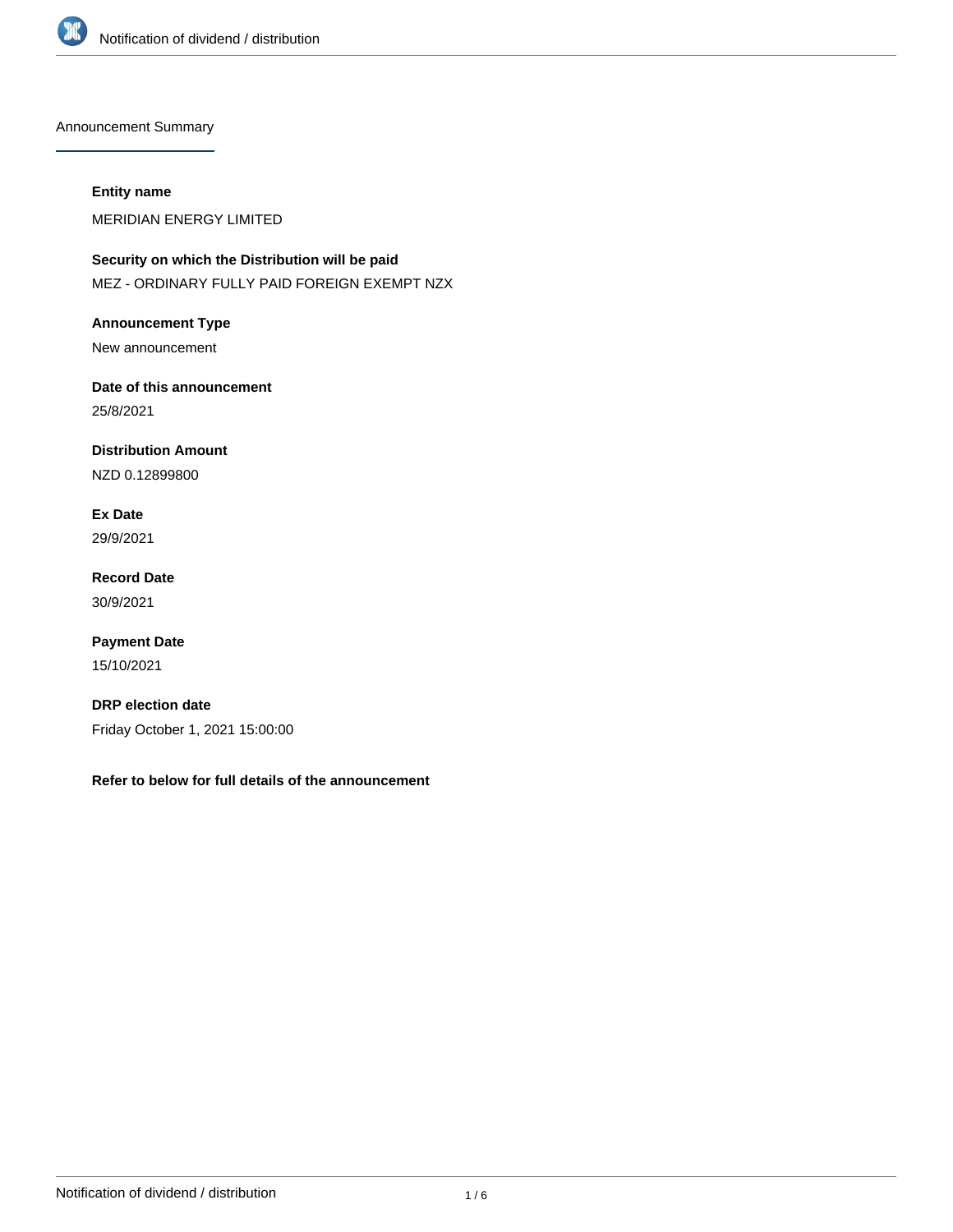

Announcement Details

Part 1 - Entity and announcement details

#### **1.1 Name of +Entity**

MERIDIAN ENERGY LIMITED

**1.2 Registered Number Type** ARBN

**Registration Number**

151800396

**1.3 ASX issuer code** MEZ

#### **1.4 The announcement is** New announcement

**1.5 Date of this announcement** 25/8/2021

**1.6 ASX +Security Code** MEZ

**ASX +Security Description** ORDINARY FULLY PAID FOREIGN EXEMPT NZX

Part 2A - All dividends/distributions basic details

**2A.1 Type of dividend/distribution C** Ordinary

**2A.2 The Dividend/distribution:**

relates to a period of six months

**2A.3 The dividend/distribution relates to the financial reporting or payment period ending ended/ending (date)** 30/6/2021

### **2A.4 +Record Date**

30/9/2021

**2A.5 Ex Date** 29/9/2021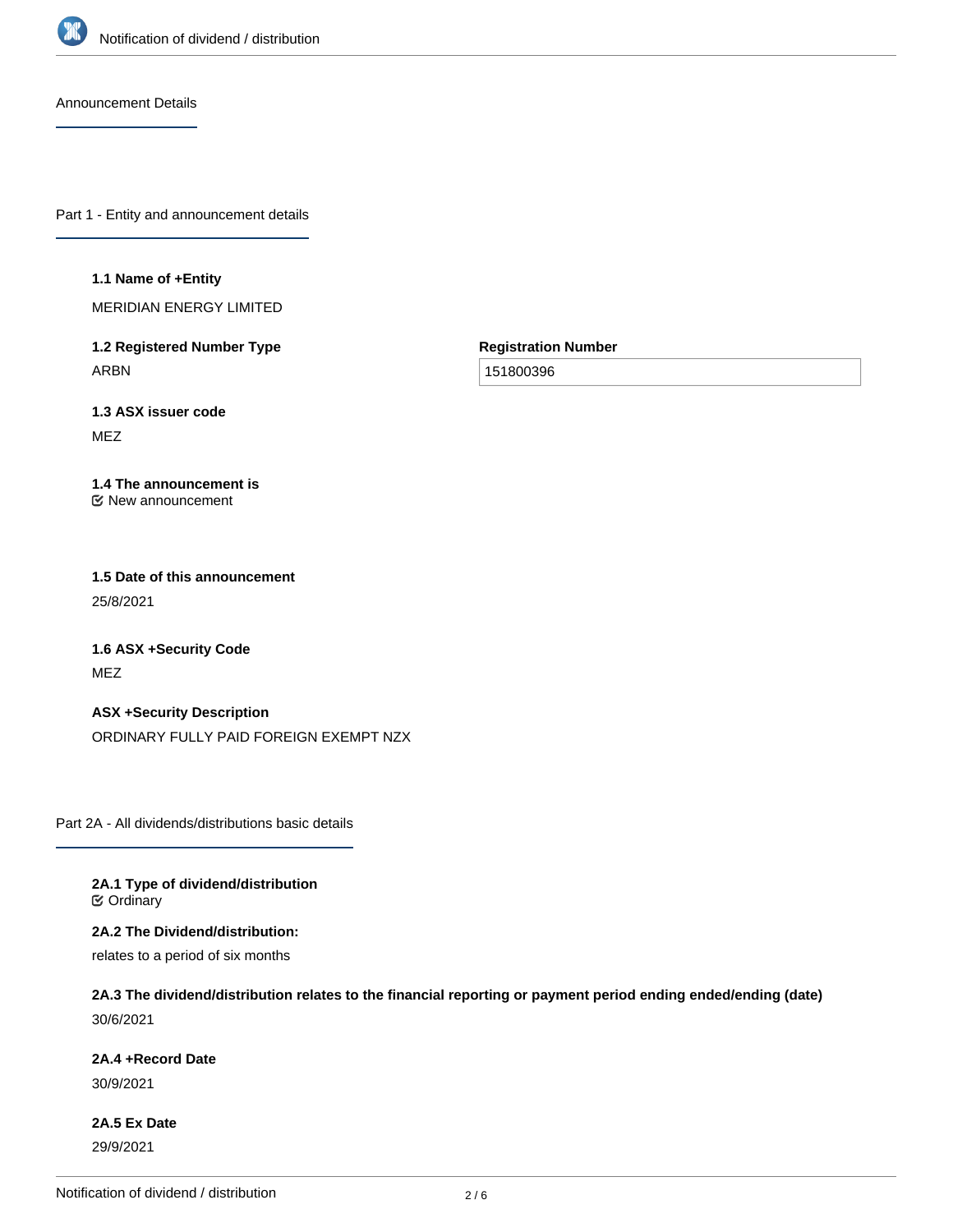### **2A.6 Payment Date**

15/10/2021

**2A.7 Are any of the below approvals required for the dividend/distribution before business day 0 of the timetable?**

- **•** Security holder approval
- **Court approval**
- **Lodgement of court order with +ASIC**
- **ACCC approval**
- **FIRB approval**
- **Another approval/condition external to the entity required before business day 0 of the timetable for the dividend/distribution.**

No

**2A.8 Currency in which the dividend/distribution is made ("primary currency")**

NZD - New Zealand Dollar

| 2A.9 Total dividend/distribution payment amount per<br>+security (in primary currency) for all<br>dividends/distributions notified in this form                                                 |                                                                  |
|-------------------------------------------------------------------------------------------------------------------------------------------------------------------------------------------------|------------------------------------------------------------------|
| NZD 0.12899800                                                                                                                                                                                  |                                                                  |
| 2A.9a AUD equivalent to total dividend/distribution<br>amount per +security                                                                                                                     |                                                                  |
| AUD                                                                                                                                                                                             |                                                                  |
| 2A.9b If AUD equivalent not known, date for information Estimated or Actual?<br>to be released                                                                                                  | $\mathfrak{C}$ Actual                                            |
| 6/10/2021                                                                                                                                                                                       |                                                                  |
| 2A.10 Does the entity have arrangements relating to the<br>currency in which the dividend/distribution is paid to<br>security holders that it wishes to disclose to the market?<br>$\alpha$ Yes |                                                                  |
| 2A.11 Does the entity have a securities plan for<br>dividends/distributions on this +security?                                                                                                  |                                                                  |
| 2A.11a If the +entity has a DRP, is the DRP applicable to<br>this dividend/distribution?                                                                                                        | 2A.11a(i) DRP Status in respect of this<br>dividend/distribution |
| $\mathfrak C$ Yes                                                                                                                                                                               | <b>Full DRP</b>                                                  |
| 2A.12 Does the +entity have tax component information<br>apart from franking?<br>় No                                                                                                           |                                                                  |
| 2A.13 Withholding tax rate applicable to the dividend/distribution (%)<br>15.000000 %                                                                                                           |                                                                  |

### Part 2B - Currency Information

**2B.1 Does the entity default to payment in certain currencies dependent upon certain attributes such as the**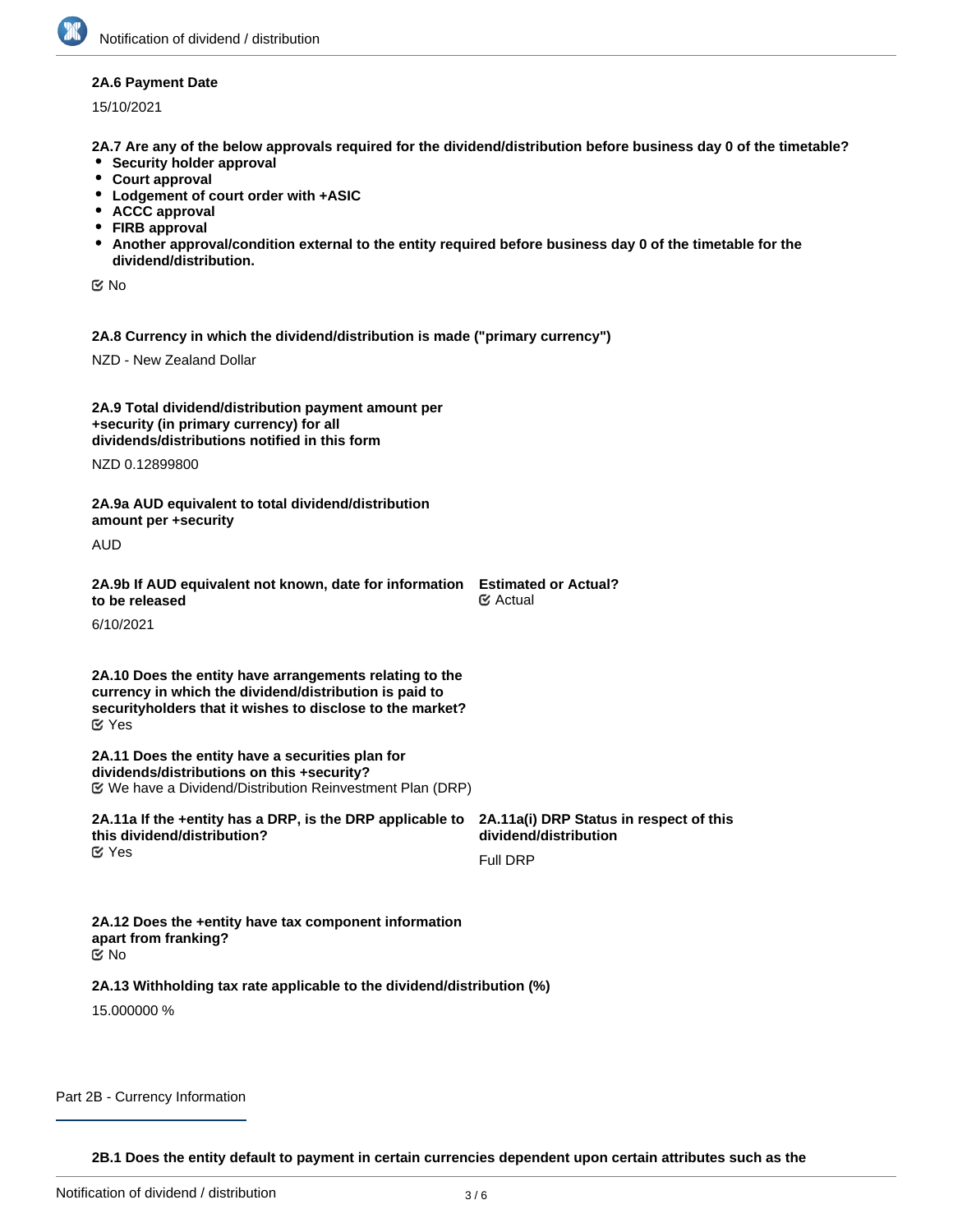

# **banking instruction or registered address of the +securityholder? (For example NZD to residents of New Zealand and/or USD to residents of the U.S.A.).**

Yes

# **2B.2 Please provide a description of your currency arrangements**

Payment to shareholders on the Australian register will be calculated on the AUD/NZD foreign exchange hedge rate.

# **2B.2a Other currency/currencies in which the dividend/distribution will be paid:**

| <b>Currency</b>         | Payment currency equivalent amount per security |
|-------------------------|-------------------------------------------------|
| AUD - Australian Dollar | AUD                                             |

# **2B.2b Please provide the exchange rates used for non-primary currency payments**

| 2B.2c If payment currency equivalent and exchange<br>rates not known, date for information to be released                                                | <b>Estimated or Actual?</b><br>$\mathfrak{C}$ Actual                                 |
|----------------------------------------------------------------------------------------------------------------------------------------------------------|--------------------------------------------------------------------------------------|
| 6/9/2021                                                                                                                                                 |                                                                                      |
| 2B.3 Can the securityholder choose to receive a currency different to the currency they would receive under the<br>default arrangements?<br>$\propto$ No |                                                                                      |
|                                                                                                                                                          |                                                                                      |
| Part 3A - Ordinary dividend/distribution                                                                                                                 |                                                                                      |
| 3A.1 Is the ordinary dividend/distribution estimated at<br>this time?<br>$\mathfrak{C}$ No                                                               | 3A.1a Ordinary dividend/distribution estimated amount<br>per +security<br><b>NZD</b> |
| 3A.1b Ordinary Dividend/distribution amount per<br>security                                                                                              |                                                                                      |
| NZD 0.11200000                                                                                                                                           |                                                                                      |
| 3A.2 Is the ordinary dividend/distribution franked?<br>$\mathfrak{C}$ No                                                                                 |                                                                                      |
| 3A.3 Percentage of ordinary dividend/distribution that is<br>franked                                                                                     |                                                                                      |
| 0.0000%                                                                                                                                                  |                                                                                      |
| 3A.4 Ordinary dividend/distribution franked amount per<br>+security                                                                                      | 3A.5 Percentage amount of dividend which is unfranked<br>100.0000 %                  |
| NZD 0.00000000                                                                                                                                           |                                                                                      |
| 3A.6 Ordinary dividend/distribution unfranked amount<br>per +security excluding conduit foreign income amount                                            |                                                                                      |
| NZD 0.11200000                                                                                                                                           |                                                                                      |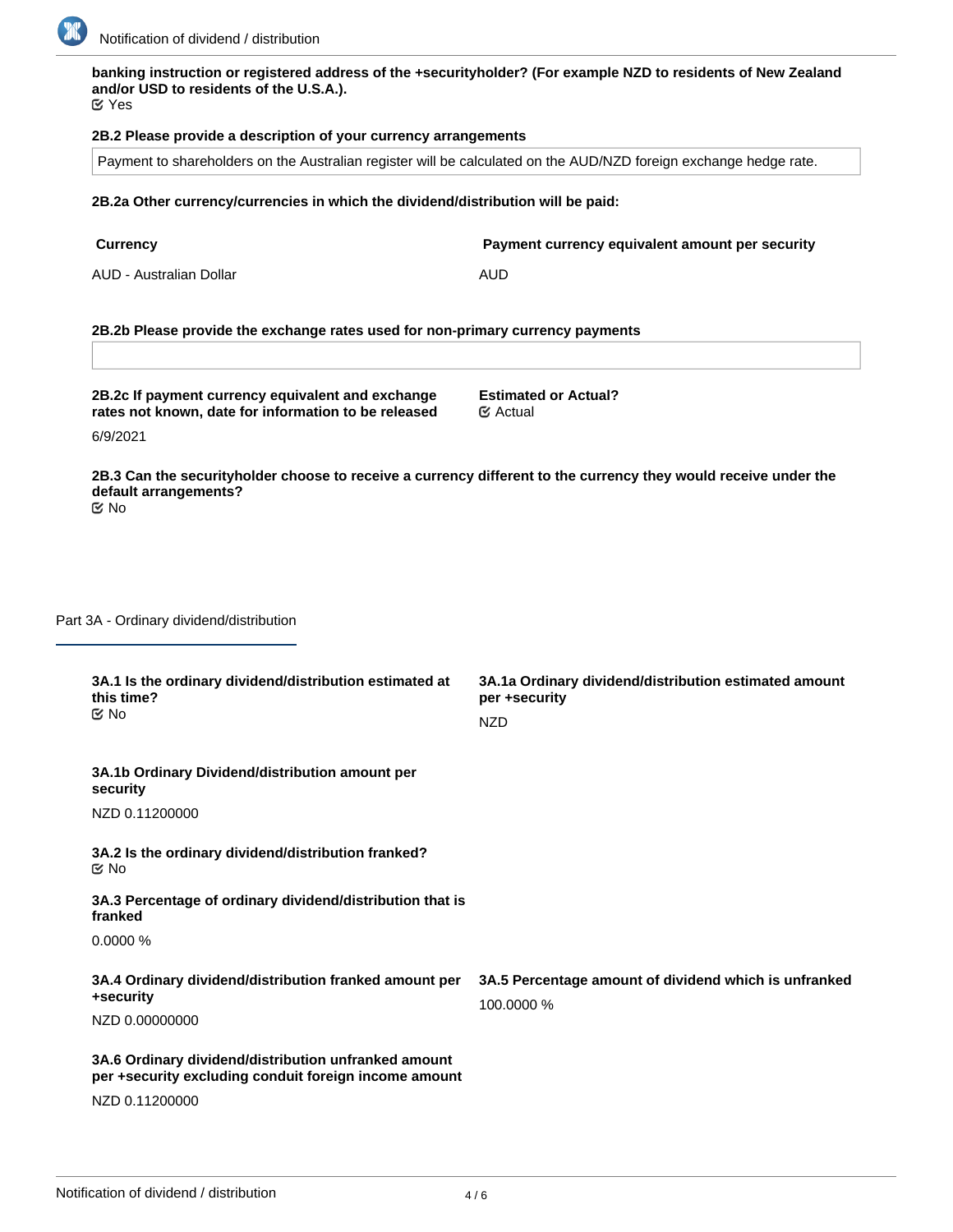

Part 3F - NZD declared dividends/distributions - supplementary dividend/distribution

| Part 4A - +Dividend reinvestment plan (DRP)<br>4A.1 What is the default option if +security holders do not indicate whether they want to participate in the DRP?<br>4A.2 Last date and time for lodgement of election<br>notices to share registry under DRP<br>Friday October 1, 2021 15:00:00<br>4A.4 Period of calculation of reinvestment price<br><b>Start Date</b><br>29/9/2021<br>4A.5 DRP price calculation methodology<br>calculated on all sales of shares which took place through the NZX Main Board on the five trading days commencing on<br>29 September 2021 in accordance with the DRP terms and conditions.<br>4A.6 DRP Price (including any discount):<br><b>NZD</b> | 4A.3 DRP discount rate<br>2.0000 %<br><b>End Date</b><br>5/10/2021<br>The price is calculated as the volume weighted average sale price for a share (expressed in cents and fractions of cents)<br>4A.7 DRP +securities +issue date<br>15/10/2021 |
|-----------------------------------------------------------------------------------------------------------------------------------------------------------------------------------------------------------------------------------------------------------------------------------------------------------------------------------------------------------------------------------------------------------------------------------------------------------------------------------------------------------------------------------------------------------------------------------------------------------------------------------------------------------------------------------------|---------------------------------------------------------------------------------------------------------------------------------------------------------------------------------------------------------------------------------------------------|
|                                                                                                                                                                                                                                                                                                                                                                                                                                                                                                                                                                                                                                                                                         |                                                                                                                                                                                                                                                   |
|                                                                                                                                                                                                                                                                                                                                                                                                                                                                                                                                                                                                                                                                                         |                                                                                                                                                                                                                                                   |
|                                                                                                                                                                                                                                                                                                                                                                                                                                                                                                                                                                                                                                                                                         |                                                                                                                                                                                                                                                   |
|                                                                                                                                                                                                                                                                                                                                                                                                                                                                                                                                                                                                                                                                                         |                                                                                                                                                                                                                                                   |
|                                                                                                                                                                                                                                                                                                                                                                                                                                                                                                                                                                                                                                                                                         |                                                                                                                                                                                                                                                   |
|                                                                                                                                                                                                                                                                                                                                                                                                                                                                                                                                                                                                                                                                                         |                                                                                                                                                                                                                                                   |
|                                                                                                                                                                                                                                                                                                                                                                                                                                                                                                                                                                                                                                                                                         |                                                                                                                                                                                                                                                   |
|                                                                                                                                                                                                                                                                                                                                                                                                                                                                                                                                                                                                                                                                                         |                                                                                                                                                                                                                                                   |
|                                                                                                                                                                                                                                                                                                                                                                                                                                                                                                                                                                                                                                                                                         |                                                                                                                                                                                                                                                   |
|                                                                                                                                                                                                                                                                                                                                                                                                                                                                                                                                                                                                                                                                                         |                                                                                                                                                                                                                                                   |
| NZD 0.01699800                                                                                                                                                                                                                                                                                                                                                                                                                                                                                                                                                                                                                                                                          |                                                                                                                                                                                                                                                   |
| 3F.7 Supplementary dividend/distribution unfranked amount per security                                                                                                                                                                                                                                                                                                                                                                                                                                                                                                                                                                                                                  |                                                                                                                                                                                                                                                   |
| amount per +security<br>NZD 0.00000000                                                                                                                                                                                                                                                                                                                                                                                                                                                                                                                                                                                                                                                  | 100.0000 %                                                                                                                                                                                                                                        |
| 3F.5 Supplementary dividend/distribution franked                                                                                                                                                                                                                                                                                                                                                                                                                                                                                                                                                                                                                                        | 3F.6 Percentage of Supplementary dividend/distribution<br>that is unfranked                                                                                                                                                                       |
| 0.0000%                                                                                                                                                                                                                                                                                                                                                                                                                                                                                                                                                                                                                                                                                 | $\%$                                                                                                                                                                                                                                              |
| 3F.4 Percentage of Supplementary dividend/distribution<br>that is franked                                                                                                                                                                                                                                                                                                                                                                                                                                                                                                                                                                                                               | 3F.4a Applicable corporate tax rate for franking credit<br>(%)                                                                                                                                                                                    |
| 3F.3 Is the Supplementary dividend/distribution franked?<br>$\mathfrak{C}$ No                                                                                                                                                                                                                                                                                                                                                                                                                                                                                                                                                                                                           |                                                                                                                                                                                                                                                   |
| 3F.2b Supplementary dividend/distribution amount per +security<br>NZD 0.01699800                                                                                                                                                                                                                                                                                                                                                                                                                                                                                                                                                                                                        |                                                                                                                                                                                                                                                   |
| 3F.2 Is the supplementary dividend/distribution<br>estimated at this time?<br>Mo No                                                                                                                                                                                                                                                                                                                                                                                                                                                                                                                                                                                                     |                                                                                                                                                                                                                                                   |
|                                                                                                                                                                                                                                                                                                                                                                                                                                                                                                                                                                                                                                                                                         |                                                                                                                                                                                                                                                   |
| 3F.1 Is a supplementary dividend/distribution payable?<br>$\alpha$ Yes                                                                                                                                                                                                                                                                                                                                                                                                                                                                                                                                                                                                                  |                                                                                                                                                                                                                                                   |